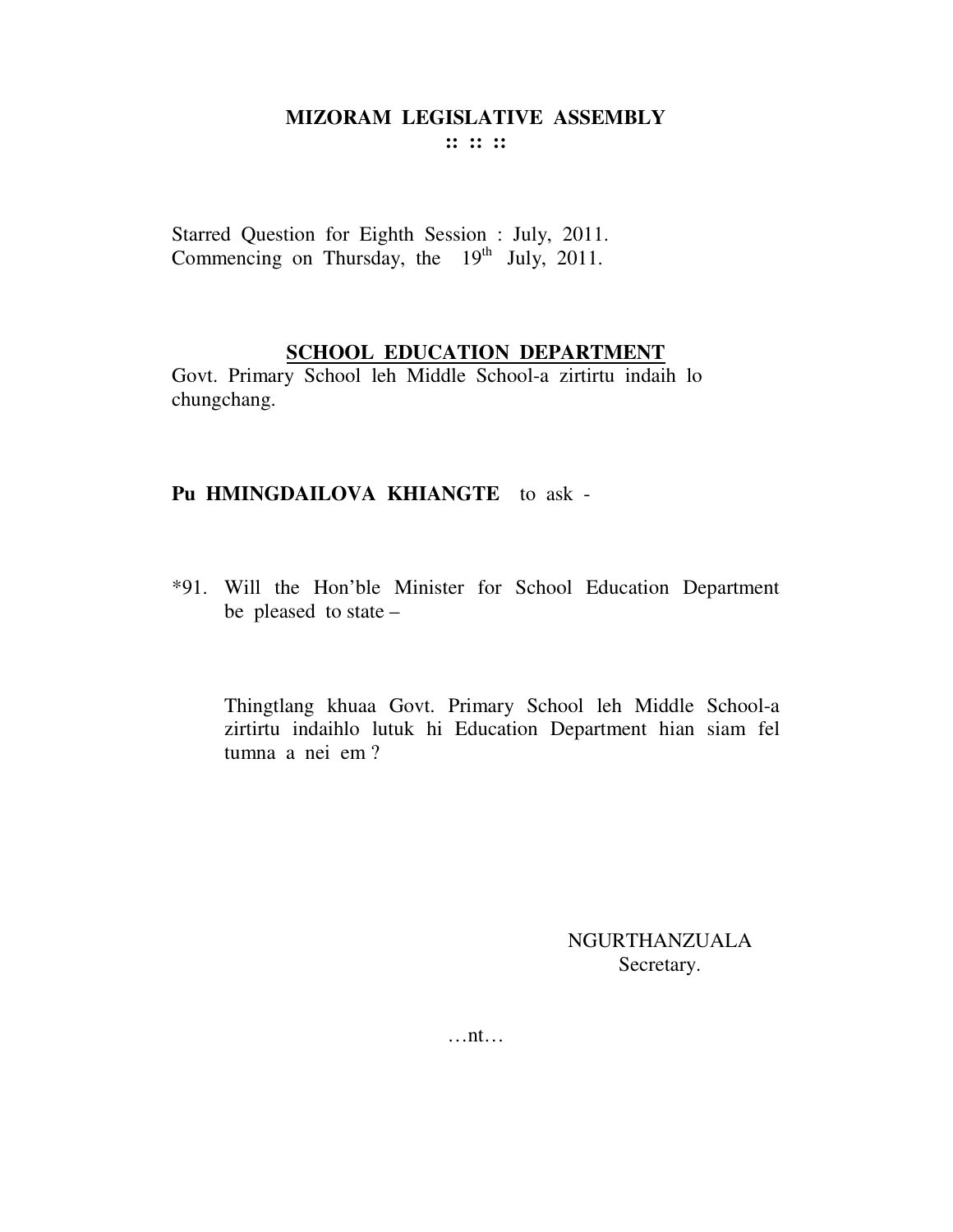Starred Question for Eighth Session : July, 2011. For answer on Tuesday, the  $19<sup>th</sup>$  July, 2011.

#### **SCHOOL EDUCATION DEPARTMENT**

Zirtirtu leh Class Room indaih lo chungchang.

## **Pu B. LALTHLENGLIANA** to ask -

\*92. Will the Hon'ble Minister for School Education Department be pleased to state –

> Class VIII Middle School-a dah a nih tak avanga zirtirtu leh Class Room indaih lo hi Sorkar hian engtinnge hma a lak ?

#### NGURTHANZUALA Secretary.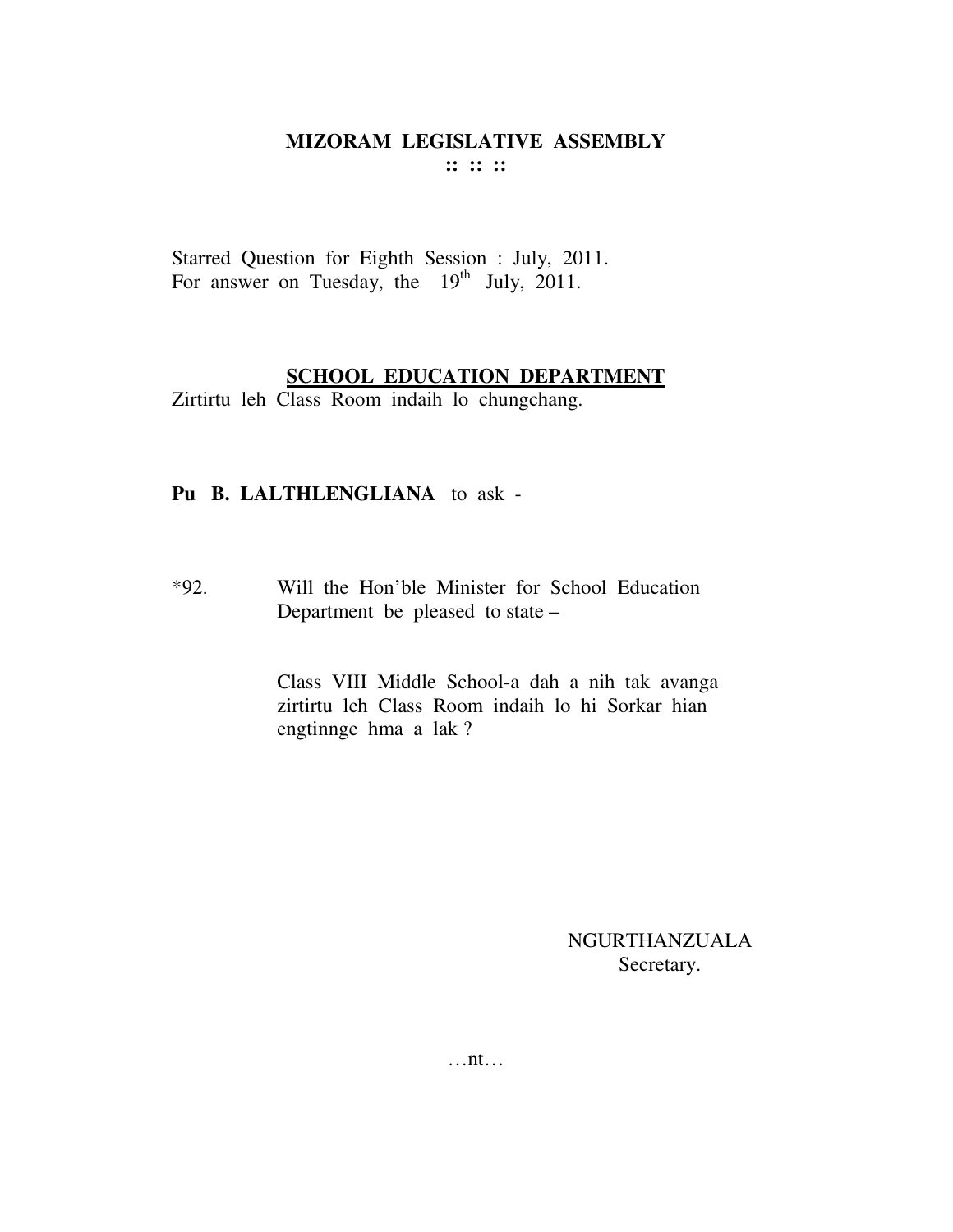Starred Question for Eighth Session : July, 2011<br>For answer on Tuesday, the 19<sup>th</sup> July, 2011.

# **SCHOOL EDUCATION DEPARTMENT**

Zirtirtu lak chungchang.

## Pu T.T. ZOTHANSANGA to ask -

\*93. Will the Hon'ble Minister for School Education Department be pleased to state -

Kum 2009 - 2011 chhung khan SSA/RMSA hnuaiah Zirtirtu leh a dangte hna engzatnge lak a nih?

> NGURTHANZUALA Secretary

 $***m***$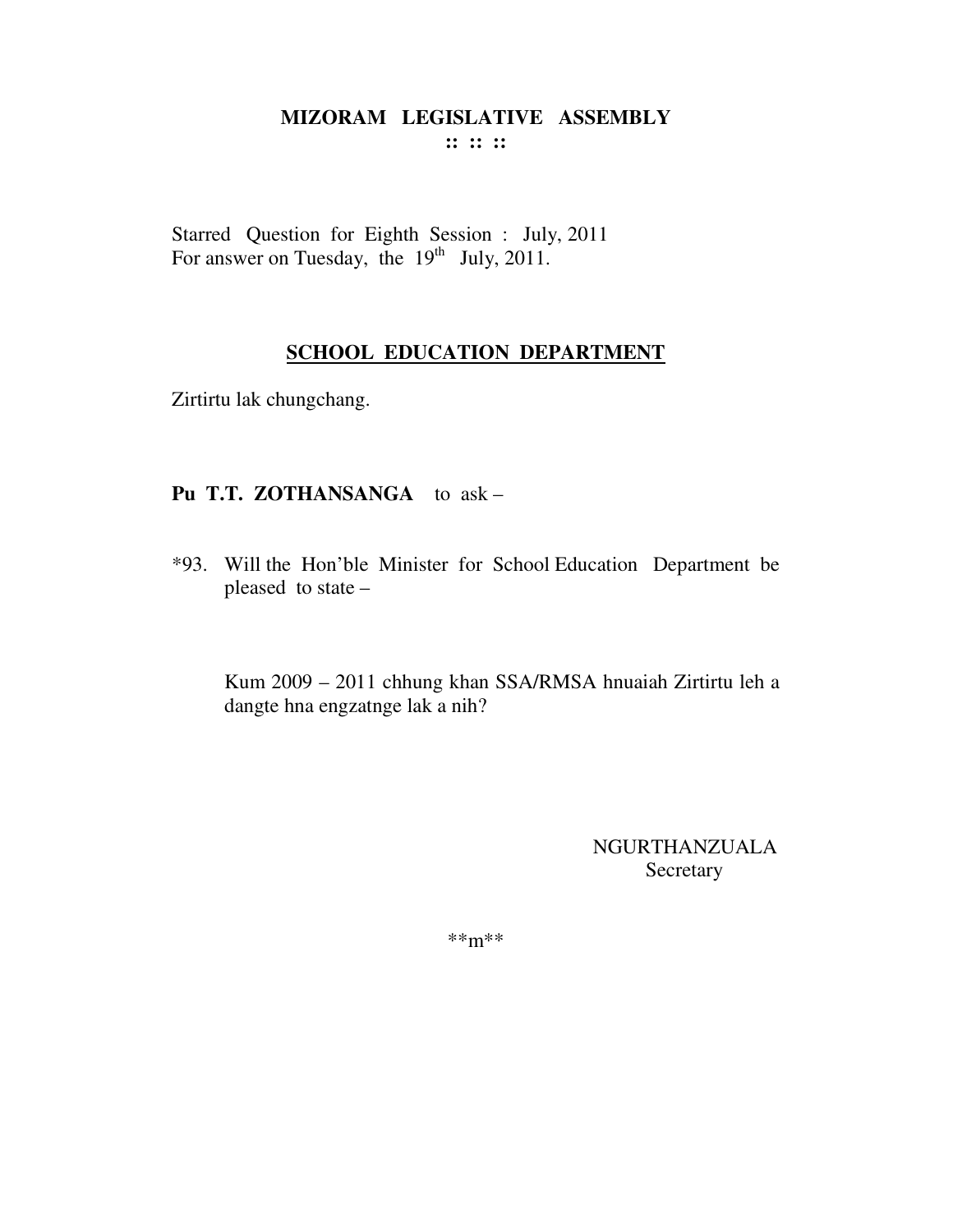Starred Question for Eighth Session : July, 2011 For answer on Tuesday, the 19<sup>th</sup> July, 2011

# TRADE & COMMERCE DEPARTMENT

Sairang Dinthara side Market chungchang -

# Pu LALDUHOMA to ask -

- Will the Hon'ble Minister for Trade & Commerce  $*94.$ Department be pleased to state –
	- Sairang Dinthar-a Side Market hi engtika sak nge?  $(a)$
	- (b) Tunge a satu?
	- $(c)$  Engzatnge sen a nih?

# **NGURTHANZUALA** Secretary.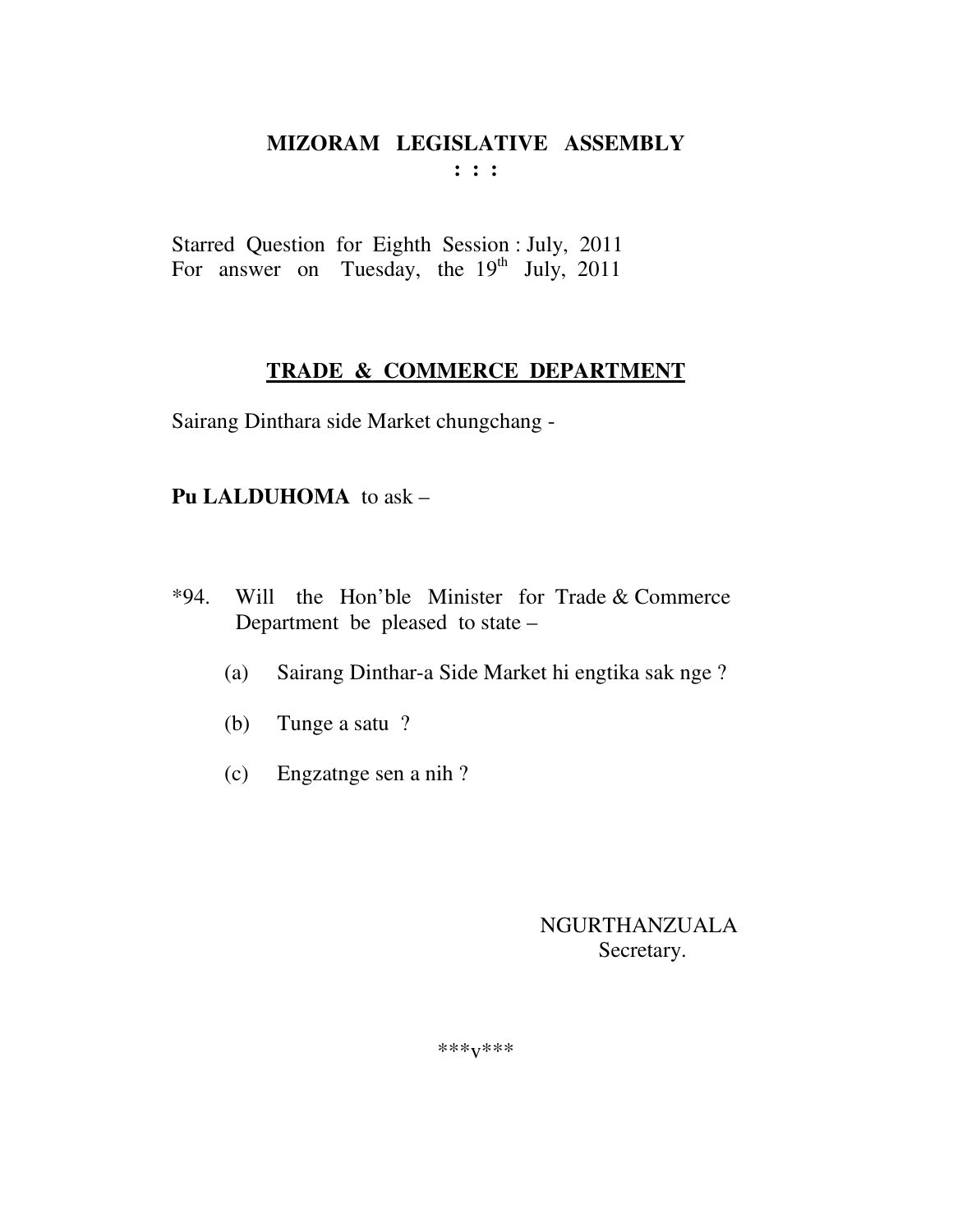Starred Question for Eighth Session : July, 2011 For answer on Tuesday, the  $19<sup>th</sup>$  July, 2011

# **SCHOOL EDUCATION DEPARTMENT**

SSA leh RMSA chungchang –

# **Pu LALROBIAKA** to ask –

\*95. Will the Hon'ble Minister for School Education Department be pleased to state –

> SSA leh RMSA hian nasa takin kan zirna Elementary atanga a chung lamah eng ang hmasawnna nge tun dinhmunah hian min thlen tawh ?

> > NGURTHANZUALA Secretary.

\*\*\*v\*\*\*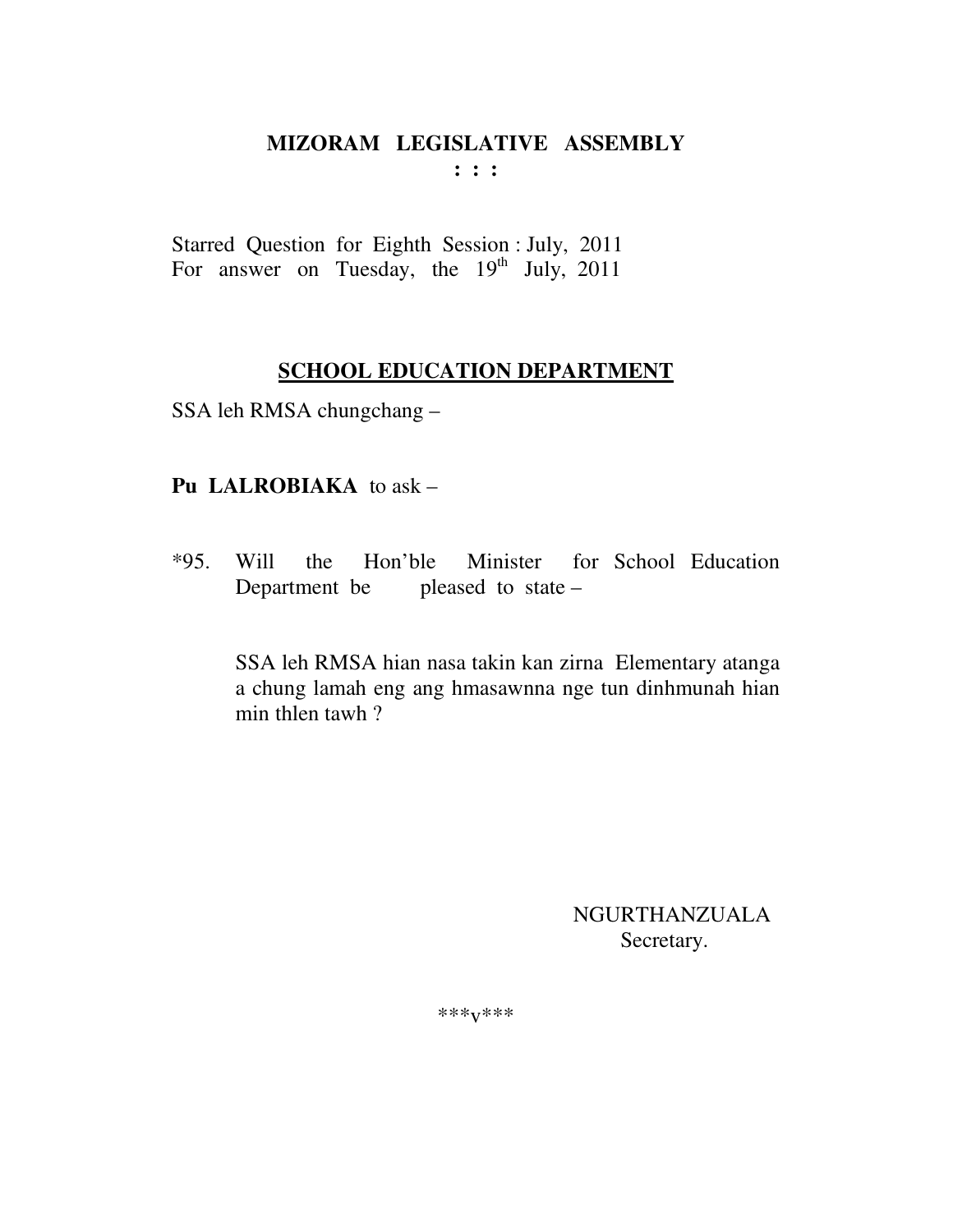#### MIZORAM LEGISLATIVE ASSEMBLY  $\mathbf{11} \mathbf{11} \mathbf{11}$

Starred Question for Eighth Session : July, 2011. For answer on Tuesday, the  $19^{th}$  July, 2011.

#### FINANCE DEPARTMENT

Department Trifurcate/Bifurcate chungchang.

#### Dr. R. LALTHANGLIANA to ask -

\*96. Will the Hon'ble Minister for Finance Department be pleased to state  $-$ 

Accounts & Treasuries Department hi Trifurcate emaw Bifurcate emaw tumna Sorkarin a nei em?

> **NGURTHANZUALA** Secretary.

 $\dots$ nt $\dots$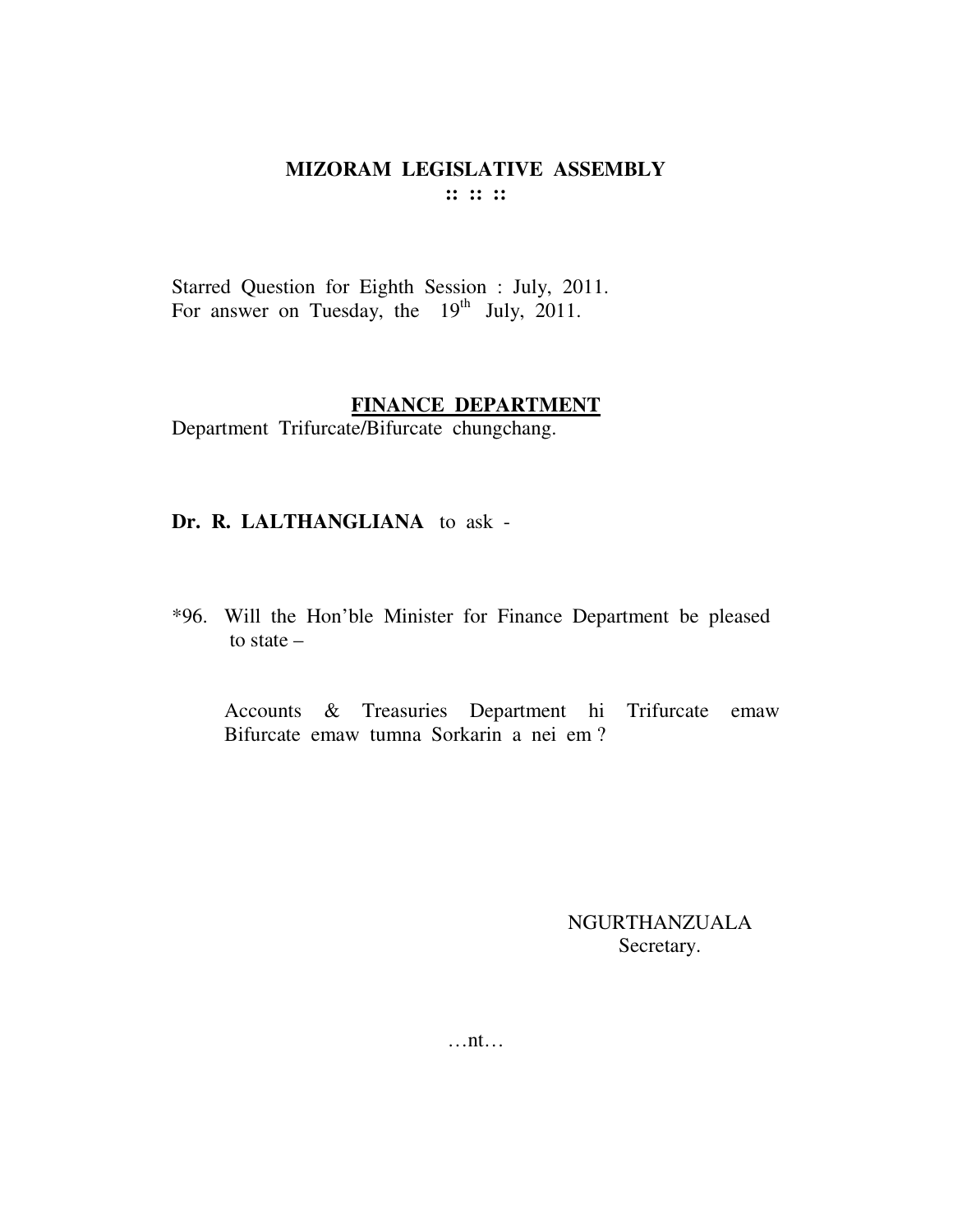Starred Question for Eighth Session : July, 2011. For answer on Tuesday, the  $19<sup>th</sup>$  July, 2011.

# **SCHOOL EDUCATION DEPARTMENT**

Deed of Agreement siam chungchang

## **Pu LALDUHOMA** to ask –

- \*97. Will the on'ble Minister for School Education Department be pleased to state –
	- a) Mizoram SSA Mission hian engtikahnge ACES Infotech Pvt. Ltd., Kolkata nen Deed of Agreement an sign?
	- b) Period of Agreement hi engtia rei nge?
	- c) Vawi engzatnge renew a nih tawh? Agreement thar ber copy min pe thei em?
	- d) ACES Infotech hian Agreement hi a zawm tha em?
	- e) ACES Infotech rawih nan hian sum engzatnge sen a nih tawh?

NGURTHANZUALA **Secretary** 

...st…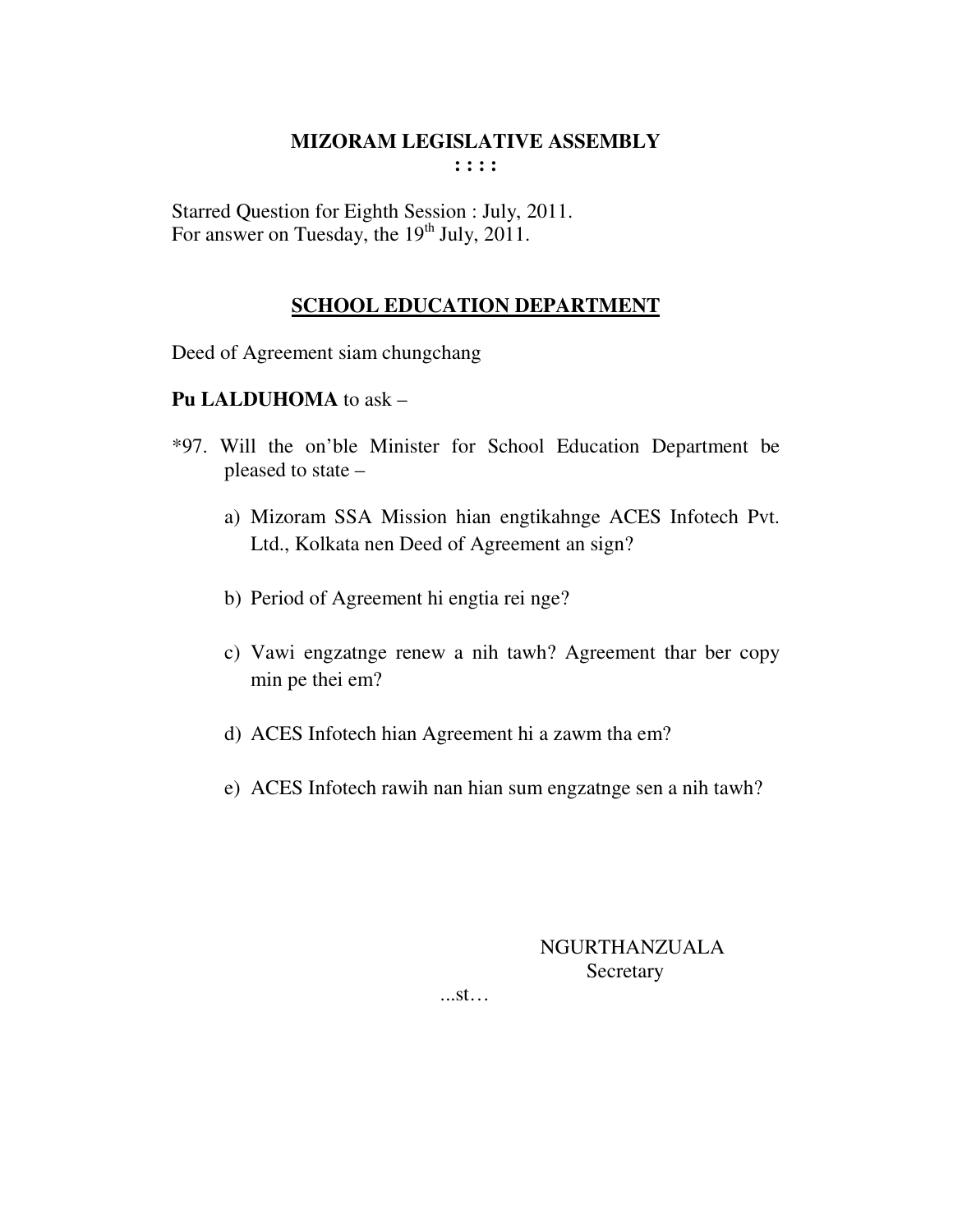Starred Question for Eighth Session : July, 2011 For answer on Tuesday, the  $19<sup>th</sup>$  July, 2011.

#### **SCHOOL EDUCATION DEPARTMENT**

Hindi Text Book siam chungchang.

#### **Pu B. LALTHLENGLIANA** to ask –

\*98. Will the Hon'ble Minister for School Education Department be pleased to state –

 High School-a zirtur Hindi Text book hi engtikah nge siam peih a nih ang?

> NGURTHANZUALA Secretary

\*\*m\*\*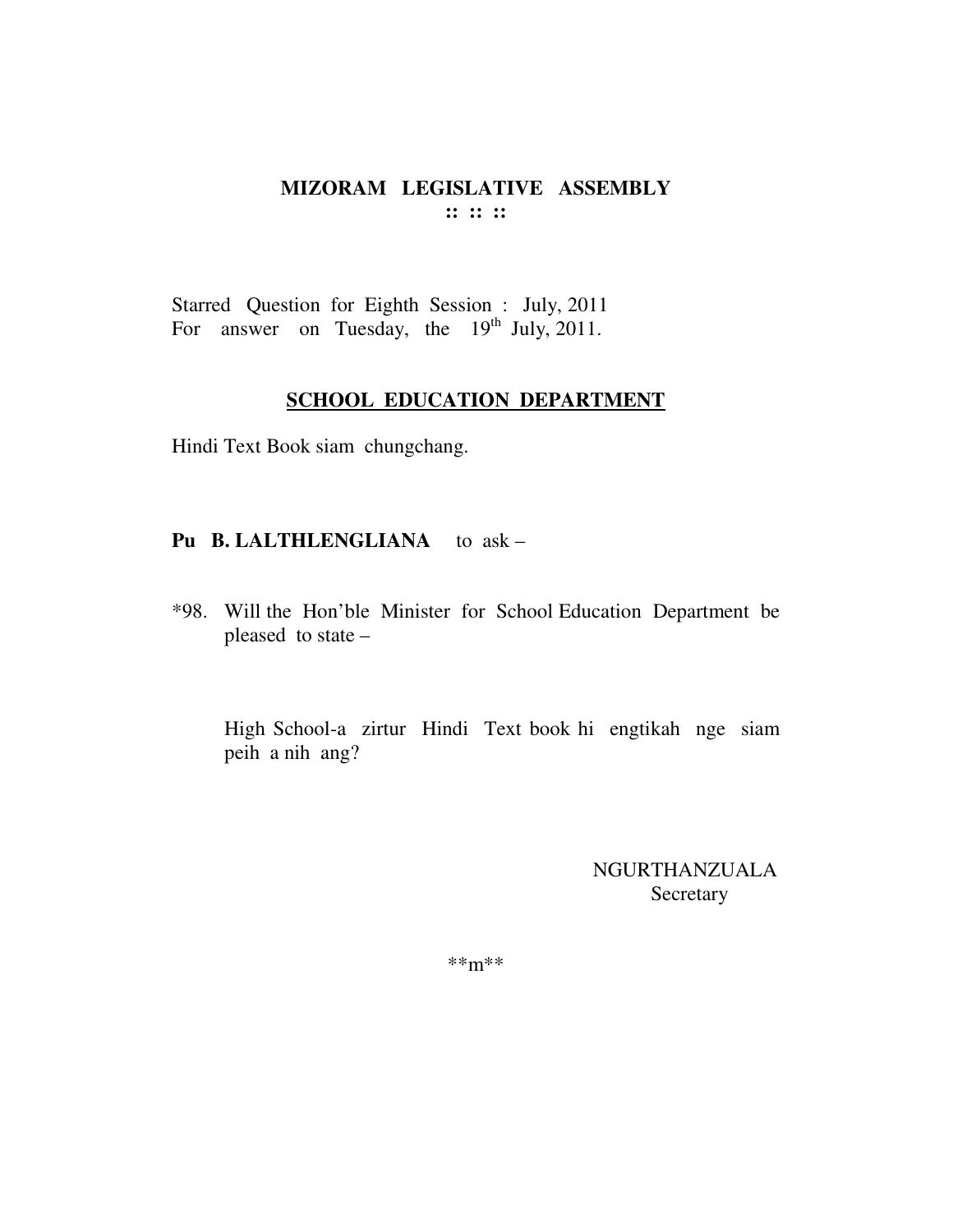Starred Question for Eighth Session : July, 2011. For answer on Tuesday, the 19<sup>th</sup> July, 2011.

## **INFORMATION & PUBLIC RELATIONS DEPARTMENT**

Advertisement rate chungchang

Pu LALTHANSANGA to ask -

\*99. Will the Hon'ble Minister for Information & Public Relations Department be pleased to state -

Mizoram Sorkarin advertisement rate revise tumna a nei em?

**NGURTHANZUALA** Secretary

 $...st...$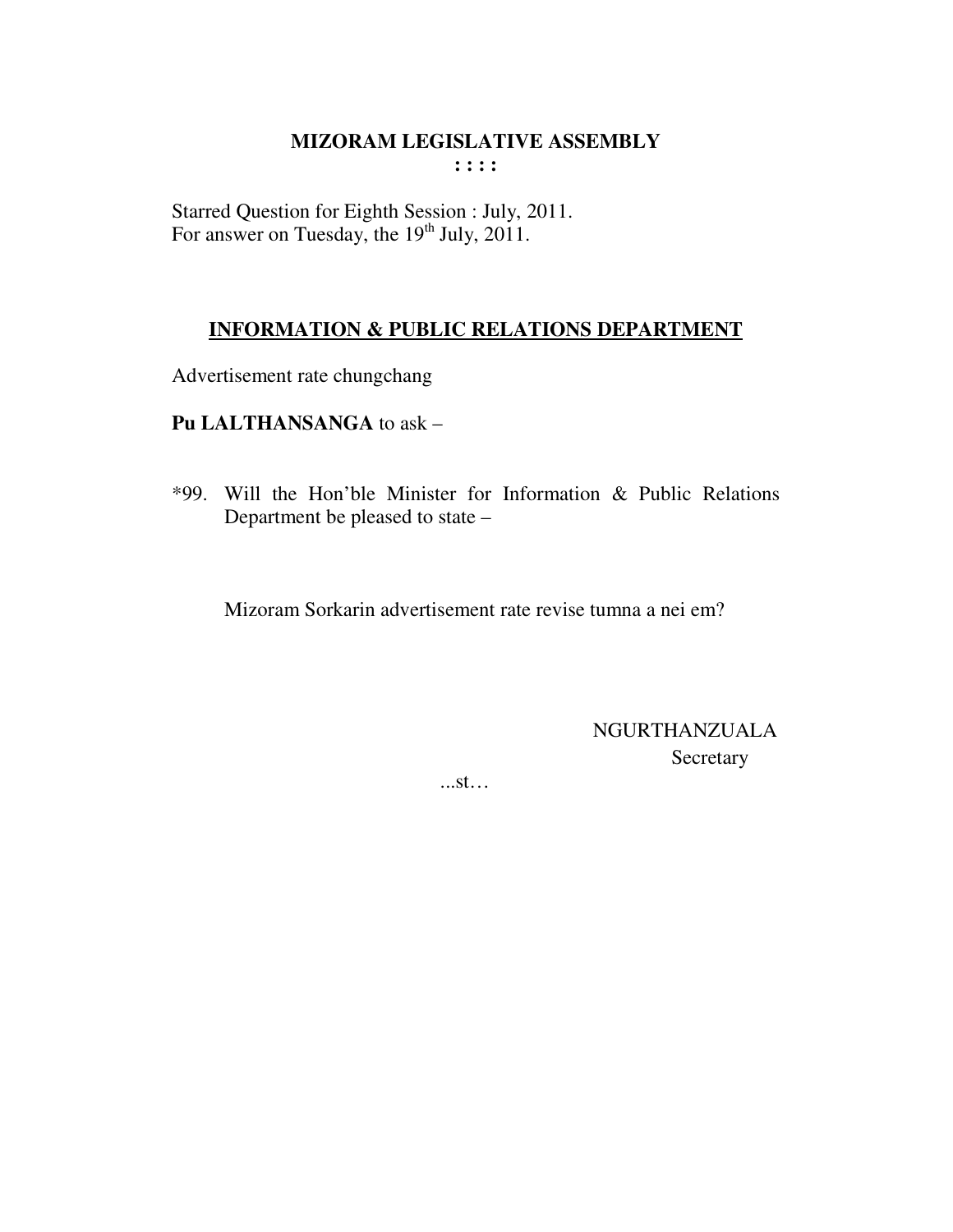#### MIZORAM LEGISLATIVE ASSEMBLY  $\mathbf{11}$   $\mathbf{12}$   $\mathbf{13}$

Starred Question for Eighth Session : July, 2011 For answer on Tuesday, the  $19<sup>th</sup>$  July, 2011.

## **AGRICULTURE DEPARTMENT**

Bamboo trade thlangtute chungchang.

#### Pu B. LALTHLENGLIANA to ask -

\*100. Will the Hon'ble Minister for Agriculture Department be pleased to state -

New Land Used Policy-a Bamboo trade thlangtute tan engzatnge pawisa Bank atanga draw a nih?

> **NGURTHANZUALA** Secretary

 $***m***$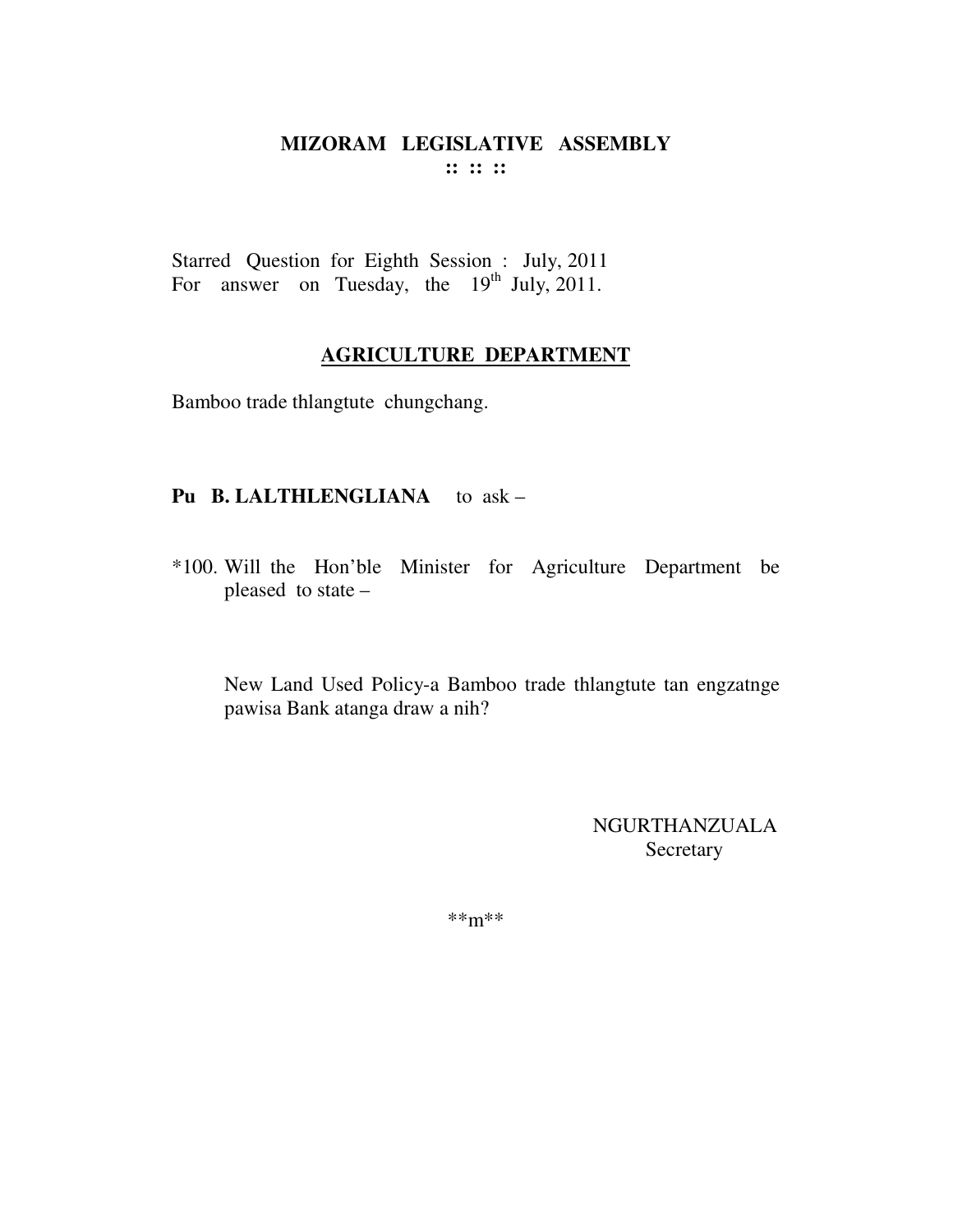Starred Question for Eighth Session : July, 2011. For answer on Tuesday, the  $19<sup>th</sup>$  July, 2011.

# **AGRICULTURE DEPARTMENT**

NLUP hnuaia motor lei leh driver chungchang

#### **Pu C. RAMHLUNA** to ask –

- \*101. Will the Hon'ble Minister for Agriculture Department be pleased to state –
	- a) Nikum 2010-2011 financial year chhung khan NLUP hnuaiah hian Department hrang hrang a hman atan motor chi hrang hrang engzatnge lei a nih ?
	- b) Chung motor lei nan chuan sum engzatnge sen a nih ?
	- c) Heng motor khalhtu tur driver-te hi a thar a lak an awm em ?
	- d) Engzatnge an nih a, regular a lak nge an nih a, contract basis in ?
	- e) An hlawh tur hi khawi atanga pek nge ?

NGURTHANZUALA **Secretary** 

….h…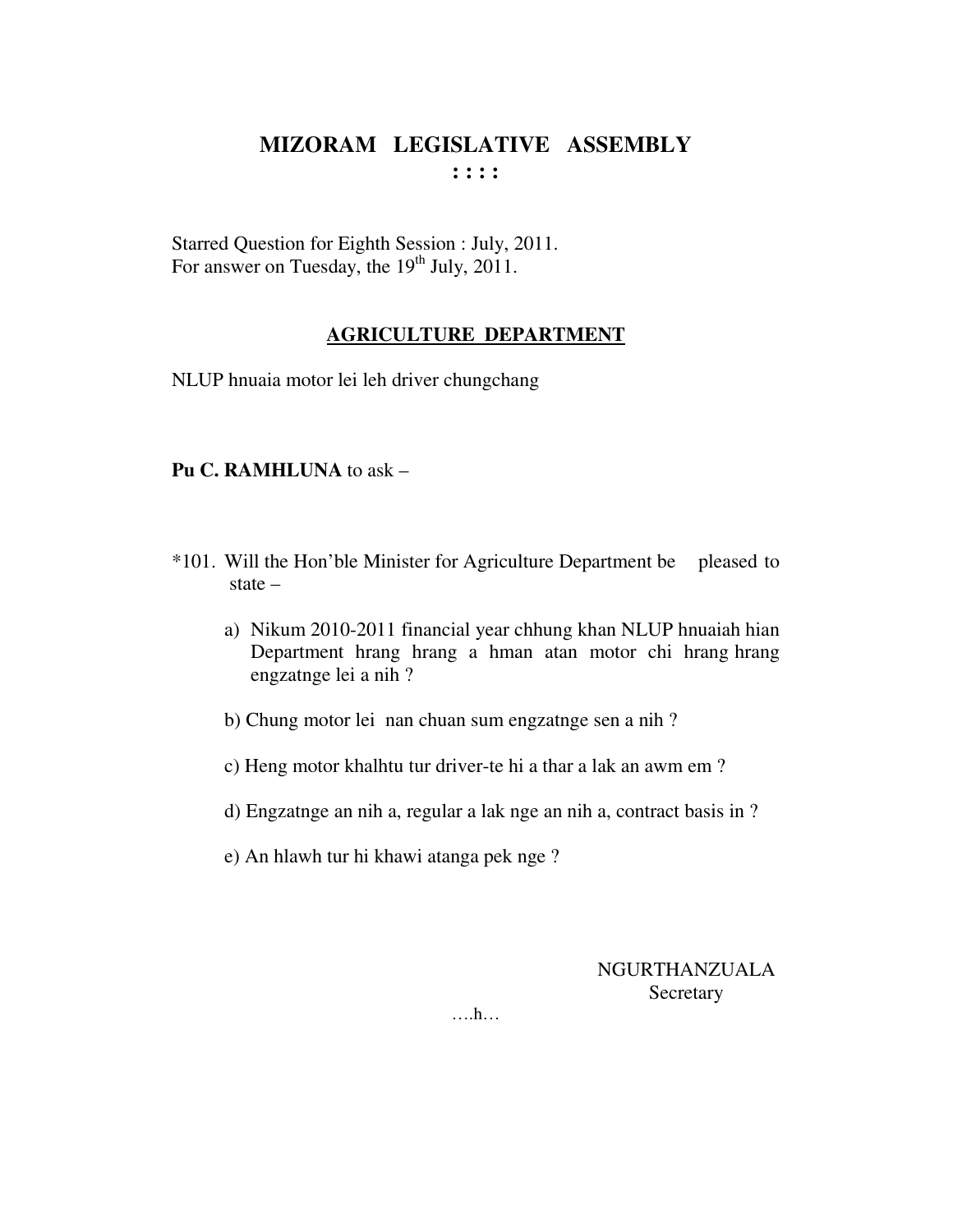Starred Question for Eighth Session : July, 2011 For answer on Tuesday, the  $19<sup>th</sup>$  July, 2011.

## **SCHOOL EDUCATION DEPARTMENT**

Hindi zirna chungchang.

## **Pu T.T. ZOTHANSANGA** to ask –

- \*102. Will the Hon'ble Minister for School Education Department be pleased to state –
	- a) Primary School level-a Hindi Zirtirtu dah leh Hindi zirna kalpui hi engatinge tihtawp a nih?
	- b) Kalpui leh dan a awm em?

NGURTHANZUALA **Secretary** 

\*\*m\*\*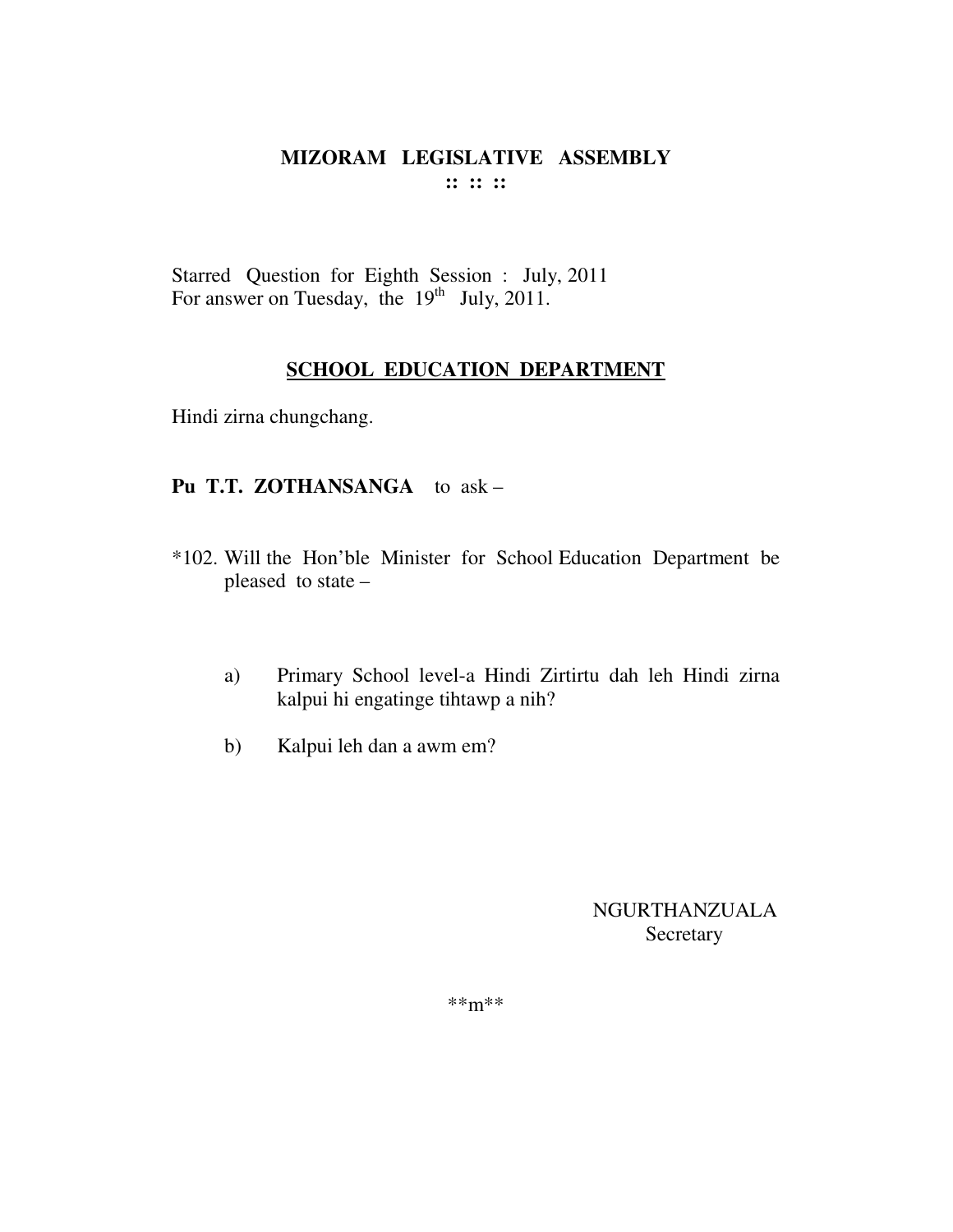Starred Question for Eighth Session : July, 2011. For answer on Tuesday, the  $19<sup>th</sup>$  July, 2011.

#### **AGRICULTURE DEPARTMENT**

NLUP sem chhunzawm chungchang.

**Pu P.P. THAWLA** to ask -

- \*103. Will the Hon'ble Minister for Agriculture Department be pleased to state –
	- (a) Kum 2011 2012 chhung hian NLUP sem chhunzawm leh a ni ang em ?
	- (b) Sem chhunzawm leh ni dawn ta se, chumi atana sum ruahman chu cheng engzatnge ni ?

#### NGURTHANZUALA Secretary.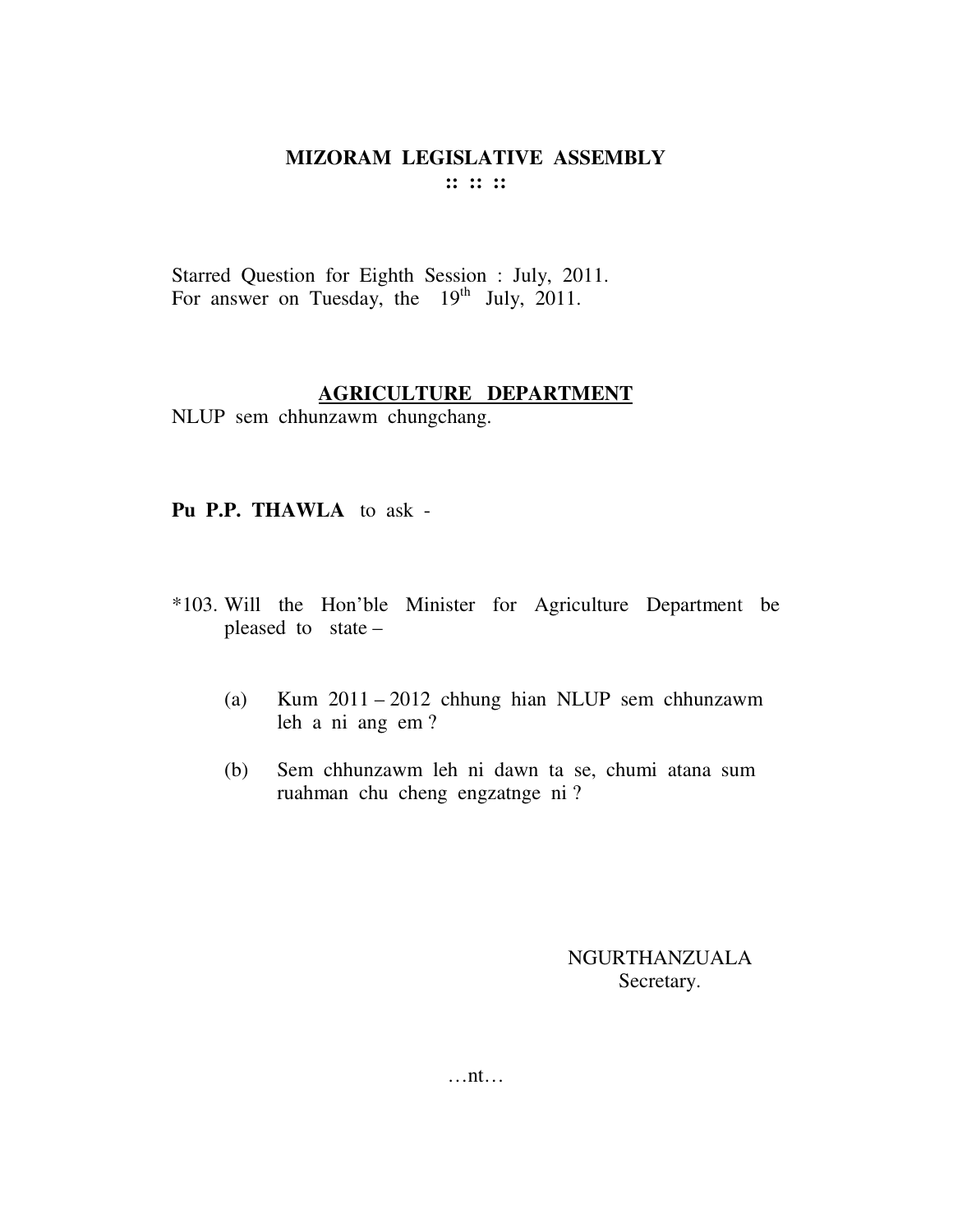Starred Question for Eighth Session : July, 2011.<br>For answer on Tuesday, the 19<sup>th</sup> July, 2011.

## **SCHOOL EDUCATION DEPARTMENT**

DRC (Mini DIETS)-a thawktute chungchang

# Dr. R. LALTHANGLIANA to ask -

\*104. Will the Hon'ble Minister for School Education Department be pleased to state -

DRC (Mini DIETS)-a thawktute hian engtia rei nge hlawh an lak tawh loh?

> **NGURTHANZUALA** Secretary

 $...st...$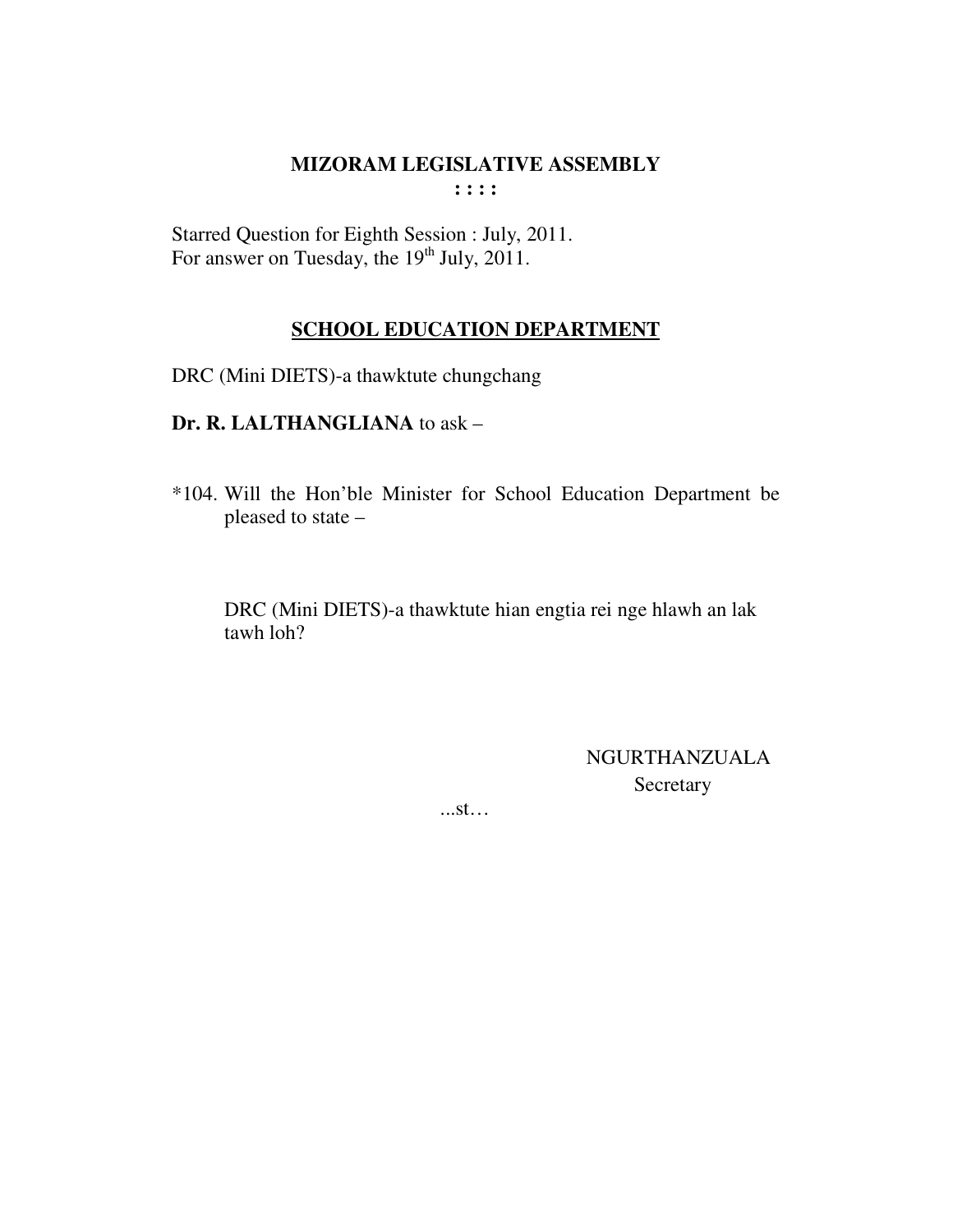Starred Question for Eighth Session : July, 2011.<br>For answer on Tuesday, the 19<sup>th</sup> July, 2011.

# **SCHOOL EDUCATION DEPARTMENT**

Border fencing pawna school awm chungchang

# Lt. Col. Z.S. ZUALA to ask -

\*105. Will the Hon'ble Minister for School Education Department be pleased to state -

Border fencing hian school engzatnge a rin chhuah?

NGURTHANZUALA Secretary

 $...st...$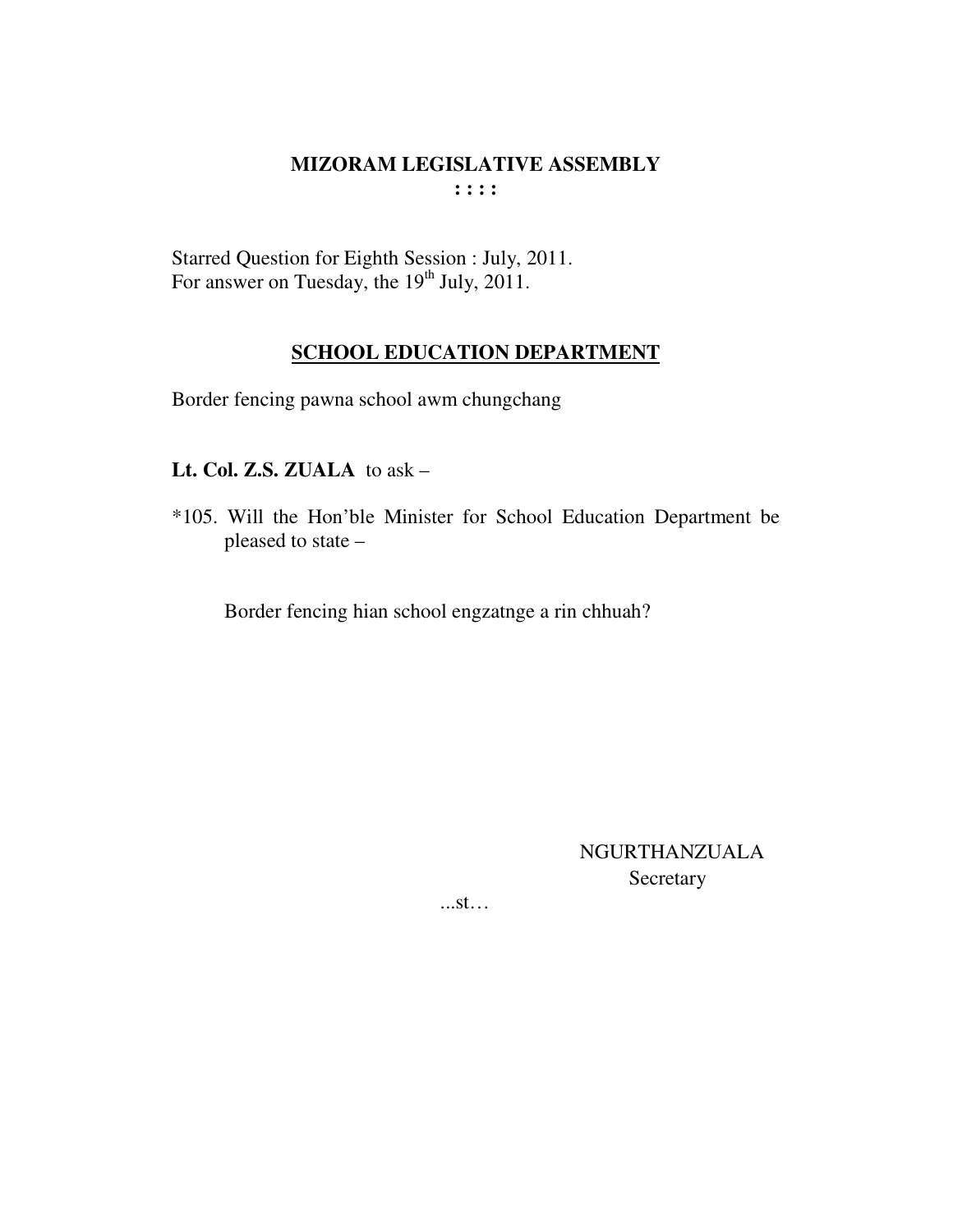Starred Question for Eighth Session : July. 2011 For answer on Tuesday, the  $19<sup>th</sup>$  July, 2011.

# **SCHOOL EDUCATION DEPARTMENT**

RMSA hnuaia Building sak chungchang –

# **Pu C. RAMHLUNA** to ask –

- \*106. Will the Hon'ble Minister for School Education Department be pleased to state -
	- (a) RMSA hnuai atangin District hrang hrangah School building hi engzatnge sak an nih ? (District Wise).
	- (b) Heng School building sak nan hian Government of India Guideline kha zawm a ni em ?
	- (c) A nih loh chuan eng angin nge school building satu te hi hna pek an nih ?
	- (d) An hna thawh hi tutenge supervision leh monitoring works hi thawk ?

 NGURTHANZUALA **Secretary** 

… v…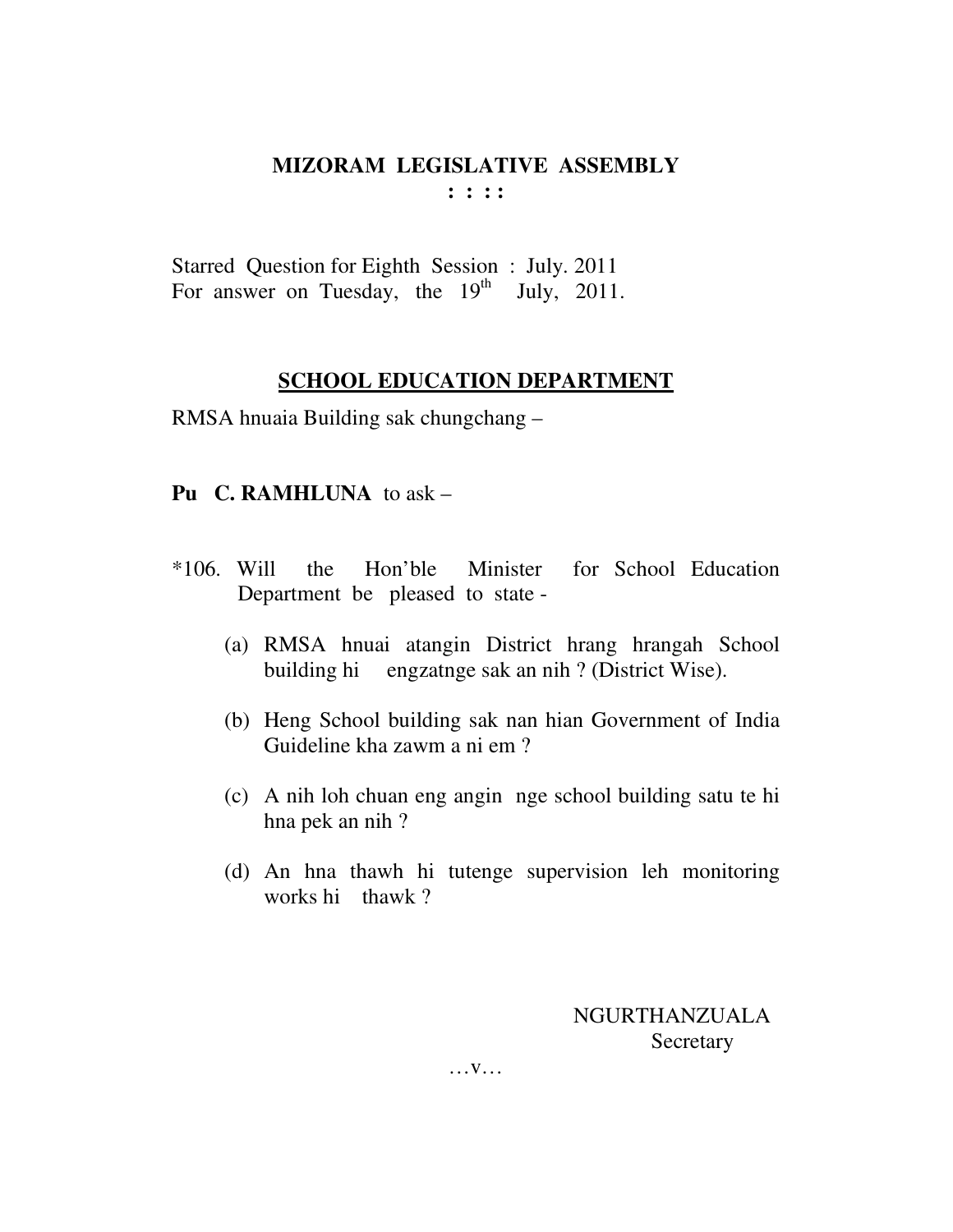## MIZORAM LEGISLATIVE ASSEMBLY  $\mathbf{1}$   $\mathbf{1}$   $\mathbf{1}$

Starred Question for Eighth Session : July, 2011 For answer on Tuesday, the 19<sup>th</sup> July, 2011

# SECRETARIAT ADMINISTRATION DEPARTMENT

SAD inrelbawl dan chungchang -

# **Pu R.L. PIANMAWIA** to ask  $-$

\*107. Will the Hon'ble Minister for Secretariat Administration Department be pleased to state -

Secretariat Administration Department inrelbawl dan hi siamthat tumna a awm em?

> **NGURTHANZUALA** Secretary.

 $***V***$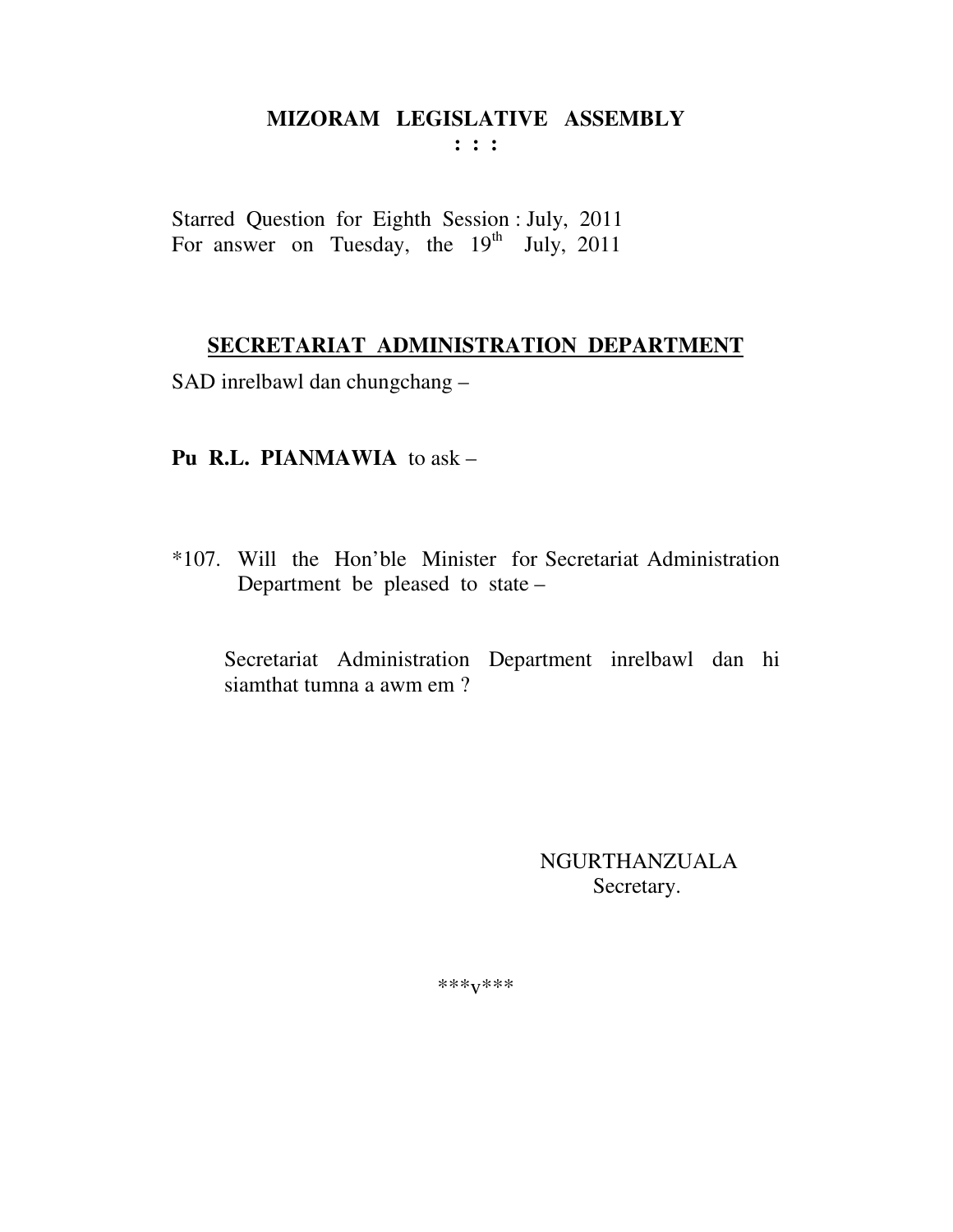**:: :: ::** 

Starred Question for Eighth Session : July, 2011 For answer on Tuesday, the  $19<sup>th</sup>$  July, 2011.

## **SCHOOL EDUCATION DEPARTMENT**

Chhingchhip Sainik School Building chungchang.

## **Pu K. LIANZUALA** to ask –

\*108. Will the Hon'ble Minister for School Education Department be pleased to state –

Chhingchhip Sainik School Building sak tum hi engtikah nge sak tan a nih dawn?

> NGURTHANZUALA Secretary

\*\*m\*\*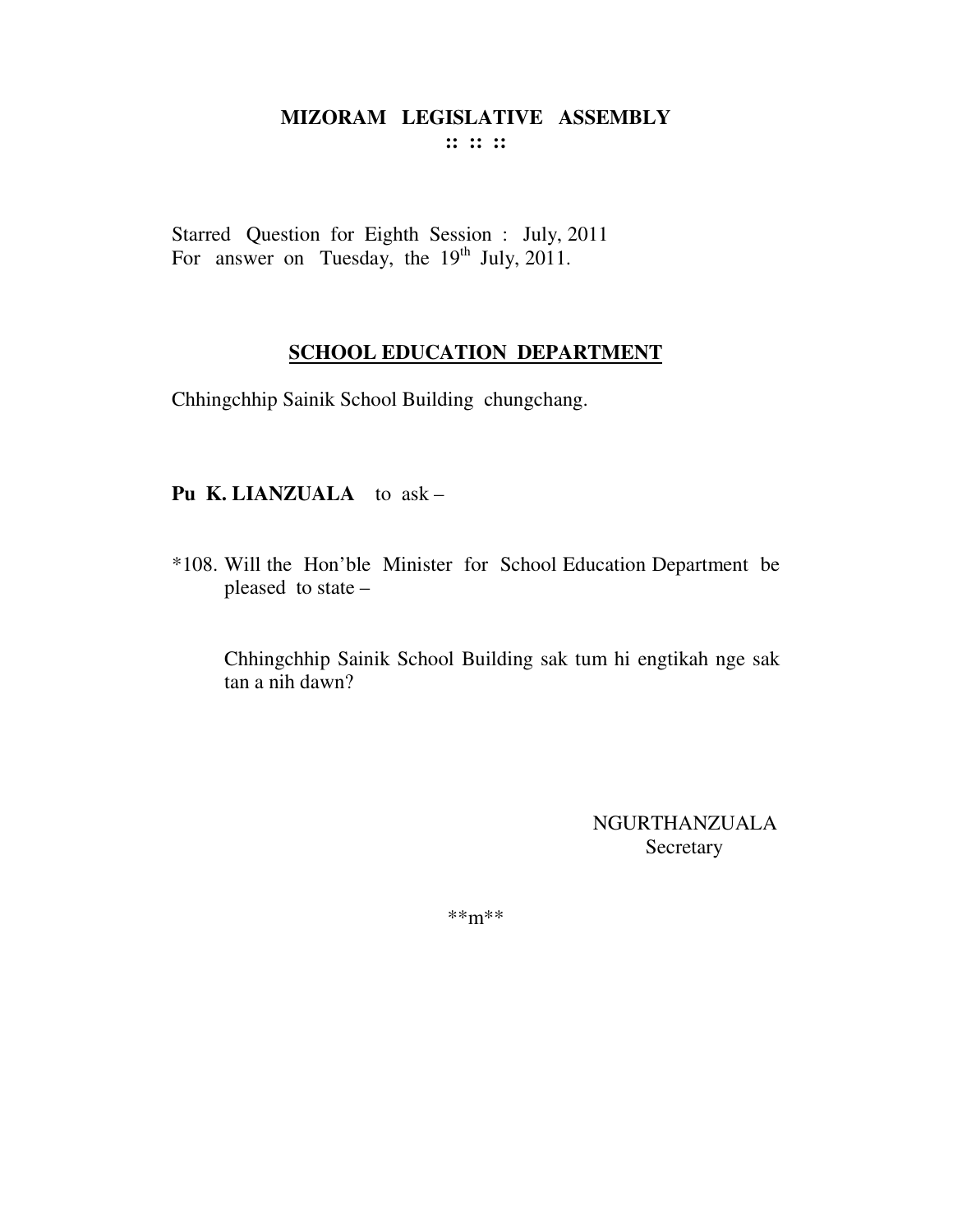**:: :: ::** 

Starred Question for Eighth Session : July, 2011. For answer on Tuesday, the  $19<sup>th</sup>$  July, 2011.

## **GENERAL ADMINISTRATION DEPARTMENT**

District hawn thar chungchang.

#### **Pu P.P. THAWLA** to ask -

- \*109. Will the Hon'ble Minister for General Administration Department be pleased to state –
	- (a) Kum 2008-a District thar pathum piangte kha tun Ministry hian a taka function tumna a nei em ?
	- (b) Tum ni ta se, engtik atanga function tan tur nge ni ang ?
	- (c) Tum nilo ta se, engnge a chhan ?

## NGURTHANZUALA Secretary.

…nt…